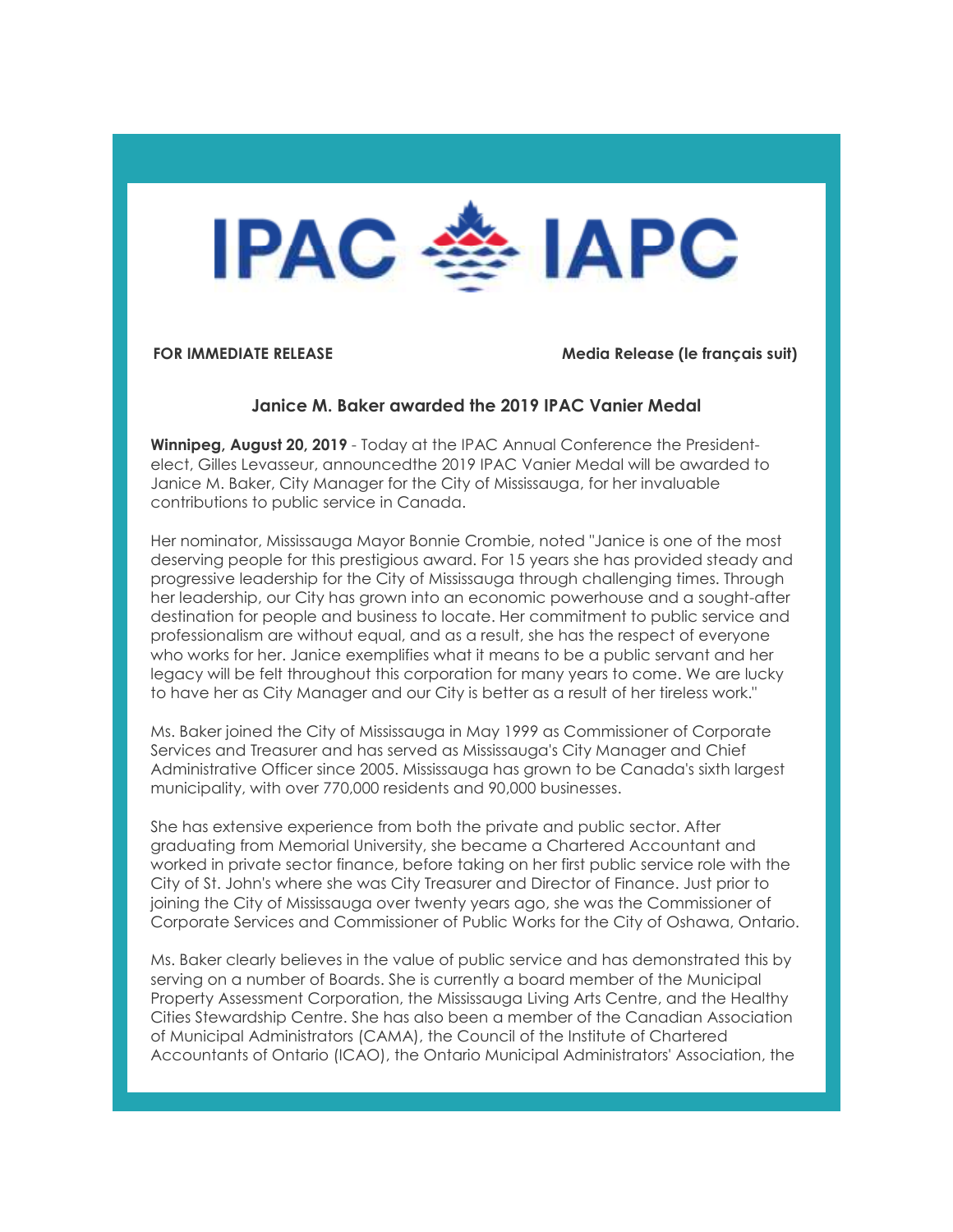Trillium Health Centre, the Municipal Finance Officers' Association (MFOA) and the Canadian Urban Institute, among many others. She served one-year terms as President of CAMA and as Chair of MFOA.

The outstanding public service contributions of Ms. Baker have already been recognized through a number of distinguished awards. She was elected to the designation of Fellow from the ICAO in 2011, an exceptional honour and the highest designation the Institute confers. The Women's Executive Network (WXN) inducted her into their Hall of Fame for Canada's Top 100 Most Powerful Women in 2010, having already bestowed annual Top 100 Award honours to her three times in the previous years. She also received the Excellence in Municipal Finance Award from the MFOA.

Janice has been instrumental in providing high quality public services to the residents of the municipalities she has served, and has ensured that this was done with a keen eye on value for money while promoting a climate of trust with the public and within her teams. As City Manager and CAO, she led the creation of Mississauga's Strategic Plan, setting a 40-year vision for the City. Under her leadership, the City has received the Canadian Award for Financial Reporting from the Government Finance Officers Association for twenty consecutive years. She has also demonstrated her commitment to sound public service by being a strong proponent for career development and succession planning, developing and training staff so that they are prepared to adapt to changing circumstances and to take on greater responsibilities. She has also directed the effective operation of the City's administration, building strong relationships with the Mayor, Council, City staff and the public.

### About IPAC

IPAC is a dynamic association of public servants, academics, and others interested in public administration. Founded in 1947, it is a membership-based organization with 19 regional groups across Canada. IPAC creates effective knowledge networks, leads public administration research and is a major player in exporting successful Canadian public-sector expertise around the world.

The IPAC Vanier Medal is IPAC's highest form of recognition for Canadian public administrators. It was created in 1962, in honour of then-Governor General the Right Honourable Georges P. Vanier. The medal is awarded annually to a person who has made significant contributions to, and has shown distinctive leadership in, the fields of public administration and public service in Canada.

### **For More Information:**

Scott Thompson, CEO Institute of Public Administration of Canada 416-924-8787, ext. 230 **sthompson@ipac.ca**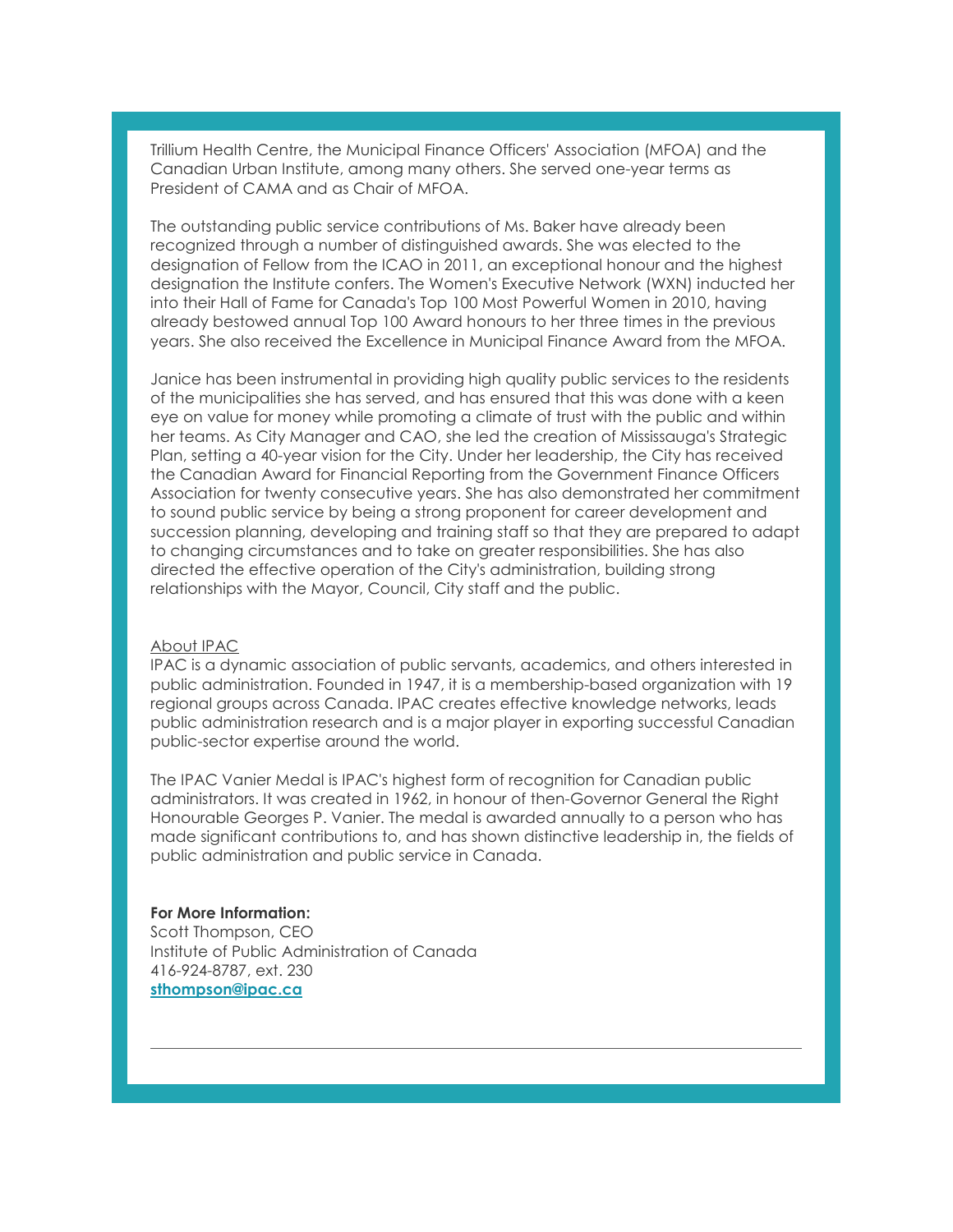# **POUR DIFFUSION IMMÉDIATE Communiqué de presse**

## **La Médaille Vanier de 2019 de l'IAPC décernée à Janice M. Baker**

**Winnipeg, le 20 août 2019 -** Aujourd'hui, lors du Congrès annuel de l'IAPC, le président élu, Gilles Levasseur, a annoncé que la Médaille Vanier de 2019 de l'IAPC sera décernée à Janice M. Baker, directrice générale de la Ville de Mississauga, pour sa contribution inestimable à la fonction publique du Canada.

La mairesse de Mississauga, Bonnie Crombie, qui a proposé sa candidature, a déclaré: « Janice est l'une des personnes les plus méritantes pour cette distinction prestigieuse. Pendant 15 ans, elle a assuré un leadership constant et progressif à la Ville de Mississauga en des temps difficiles. Grâce à son leadership, notre ville est devenue une puissance économique et une destination recherchée par les personnes et les entreprises qui désirent s'établir. Son engagement envers le service public et son professionnalisme sont sans égal et, de ce fait, elle est respectée par tous ceux qui travaillent pour elle. Janice illustre bien ce que signifie être fonctionnaire et son héritage sera ressenti dans toute l'organisation pendant de nombreuses années. Nous sommes chanceux de l'avoir comme directrice générale et notre ville se porte mieux grâce à son travail inlassable. »

Mme Baker s'est jointe à la Ville de Mississauga en mai 1999 en tant que commissaire des Services généraux et trésorière. Depuis 2005, elle assume les fonctions de directrice générale et chef des services municipaux de Mississauga. La ville de Mississauga est devenue la sixième plus grande municipalité du Canada, comptant plus de 770 000 résidents et 90 000 entreprises.

Elle possède une vaste expérience des secteurs privé et public. Après avoir obtenu son diplôme de l'Université Memorial, elle est devenue comptable agréée et a travaillé dans les finances du secteur privé, avant d'occuper son premier poste de fonctionnaire à la Ville de St. John's, où elle a été trésorière et directrice des finances. Juste avant de se joindre à la Ville de Mississauga, il y a plus de vingt ans, elle était commissaire aux Services ministériels et commissaire aux Travaux publics de la Ville d'Oshawa, en Ontario.

Mme Baker croit définitivement en la valeur du service public et l'a démontré en siégeant à plusieurs conseils. Elle siège actuellement au conseil d'administration de la Société d'évaluation foncière des municipalités, du Living Arts Centre de Mississauga et du Healthy Cities Stewardship Centre. Elle a également été membre du conseil de l'Association canadienne des administrateurs municipaux (ACAM), l'Institut des comptables agréés de l'Ontario (ICAO), de l'Association des administrateurs municipaux de l'Ontario, du Centre de santé Trillium, de la Municipal Finance Officers' Association (MFOA) et de l'Institut urbain du Canada, parmi tant d'autres. Elle a rempli les mandats d'une durée d'un an en tant que présidente de l'ACAM et présidente de la MFOA.

Les contributions exceptionnelles de Mme Baker à la fonction publique lui ont déjà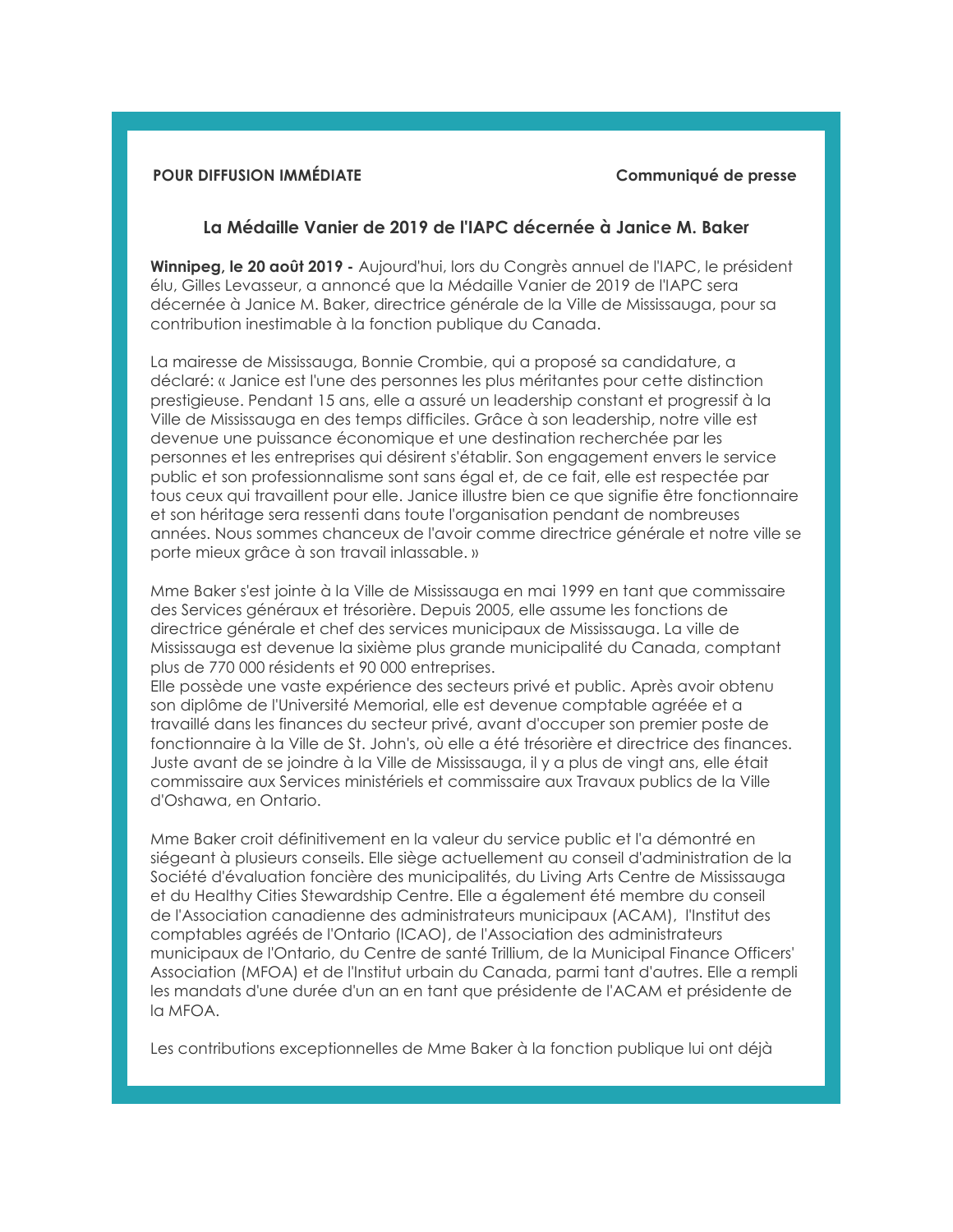mérité un nombre de prix prestigieux. Elle a été nommée membre de l'ICAO en 2011, un honneur exceptionnel et la plus haute distinction conférée par l'Institut. Le Réseau des femmes exécutives (WXN) l'a intronisée au Temple de la renommée des 100 femmes les plus influentes du Canada en 2010, après avoir déjà reçu à trois reprises au cours des années précédentes les honneurs annuels du Prix des 100 meilleurs. Elle a également reçu le Prix d'Excellence en finances municipales de la MFOA.

Janice a joué un rôle déterminant en offrant des services publics de qualité supérieure aux résidents des municipalités dont elle a été responsable, et a veillé à ce que cela se fasse avec un œil attentif sur le rapport qualité-prix tout en favorisant un climat de confiance avec le public et au sein de ses équipes. À titre de directrice générale et chef des services municipaux, elle a dirigé la mise sur pied du Plan stratégique de Mississauga, qui établit une vision de 40 ans pour la ville. Sous sa direction, la Ville a reçu le Canadian Award for Financial Reporting du Government Finance Officers Association pendant vingt années consécutives. Elle a également démontré son engagement envers la qualité de la fonction publique en étant une fervente partisane du développement de carrière et de la planification de la relève, en perfectionnant et en formant le personnel afin qu'il soit apte à s'adapter aux changements de circonstances et à assumer de plus grandes responsabilités. Elle a également dirigé le fonctionnement efficace de l'administration de la Ville, en établissant de solides relations avec la mairesse, le conseil, le personnel de la Ville et le public.

## À propos de l'IAPC

L'IAPC est une association dynamique de fonctionnaires, d'universitaires et d'autres s'intéressant à l'administration publique. Fondé en 1947, c'est un organisme qui est constitué de membres et de dix-neuf groupes régionaux à travers le Canada. L'IAPC forge des réseaux de connaissances efficaces, conduit des recherches en administration publique et joue un rôle essentiel en exportant avec succès l'expertise du secteur public canadien dans le monde.

La Médaille Vanier de l'IAPC est la plus haute distinction décernée par l'IAPC aux administrateurs publics canadiens. Elle a été créée en 1962 en l'honneur du très honorable Georges-P. Vanier, alors gouverneur général du Canada. La Médaille est présentée annuellement à une personne qui a apporté une contribution importante et qui s'est distinguée par son leadership dans les domaines de l'administration publique et de la fonction publique au Canada.

## **Pour de plus amples renseignements:**

Scott Thompson, Chef de la direction générale L'Institut d'administration publique du Canada 416 924 8787, poste 230 **sthompson@ipac.ca**